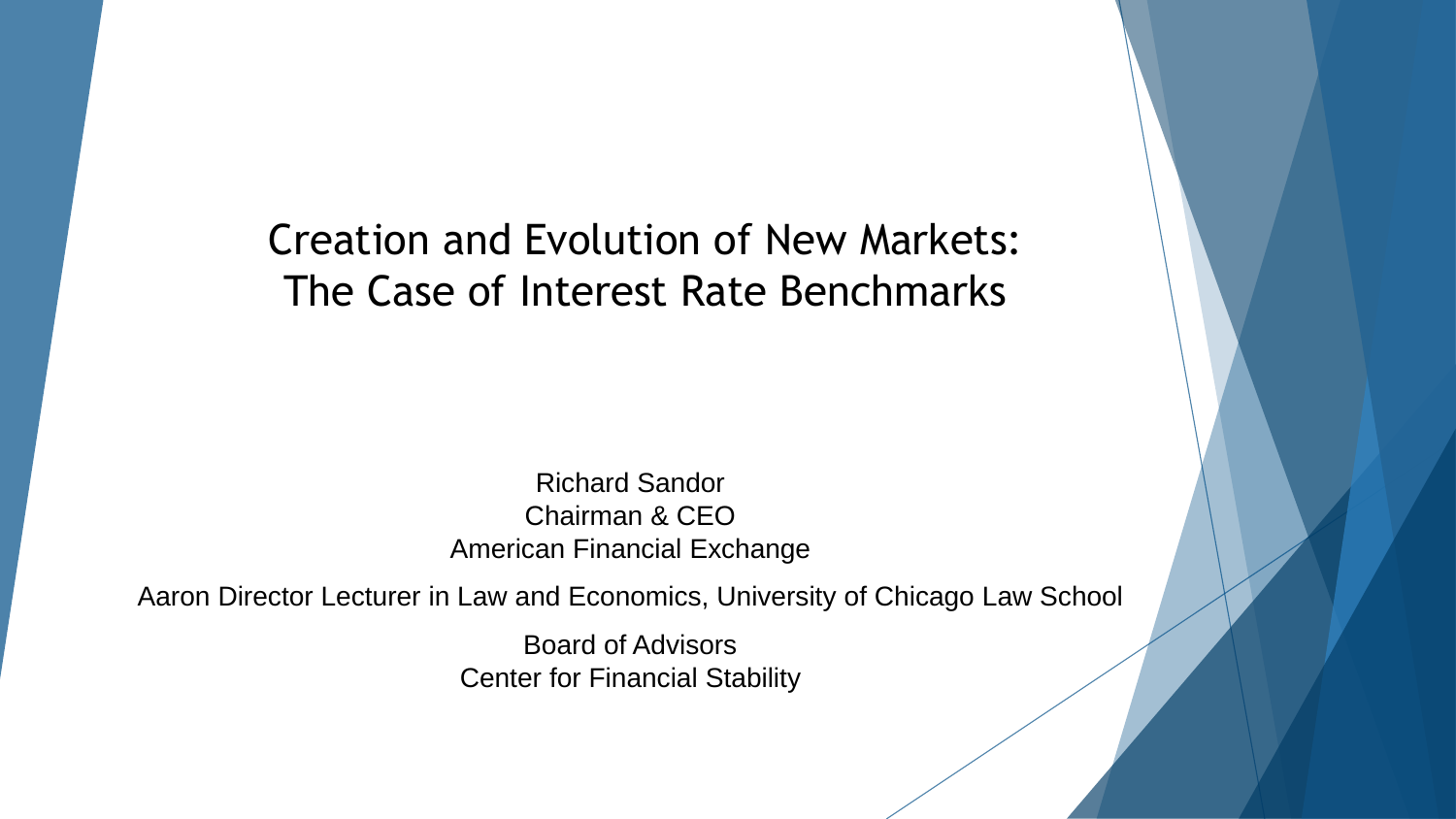### History of Value Creation

- After World War II, wealth creation in the U.S. was largely driven by manufacturing.
- **The 1970s**: driven by commodities and other sectors that benefited from inflation (agricultural concerns, energy companies and storied commodity trading firms).
- **The 1980s**: Full development of the financial futures markets, interest rates futures and swaps. The commoditization of corporate debt via high-yield bonds led to further wealth creation and greater access to capital.
- **The 1990s**: Innovations in technology, personal computers, telecommunications, and software.
- **The 2000s**: The growth of the Internet ; social networks and communication media. Commoditization of data and information.

AFX Confidential Mot for<sub>e</sub>Distribution 2010s: Regional and Community Banks in the U.S.

1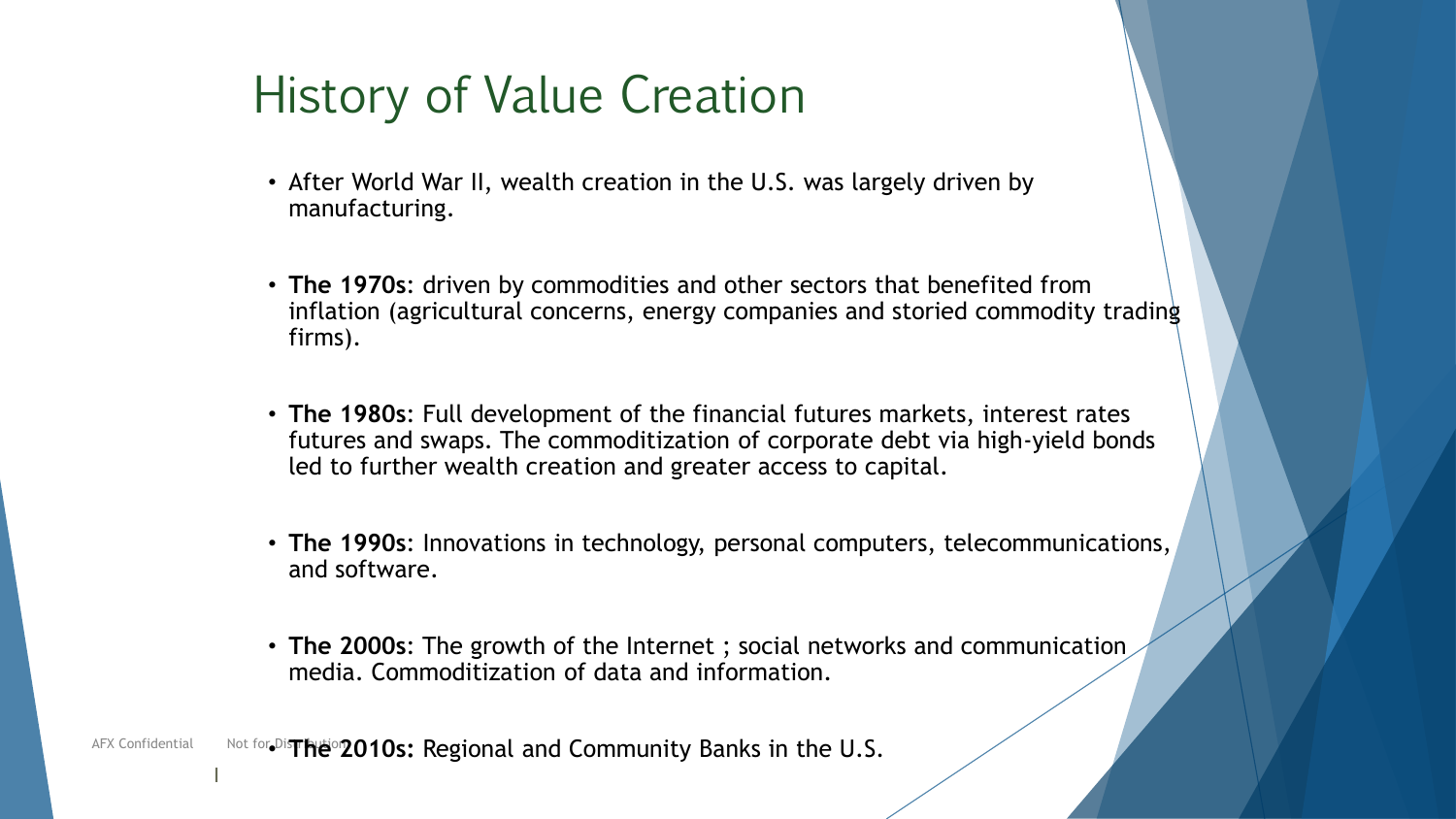## SEVEN STAGES OF MARKET CREATION

- 1. Structural change
- 2. Standardization
- 3. Evidence of ownership
- 4. Development of informal spot and forward markets.
- 5. Emergence of securities and commodities exchanges
- 6. Creation of organized futures markets and options
- 7. Proliferation of over-the-counter markets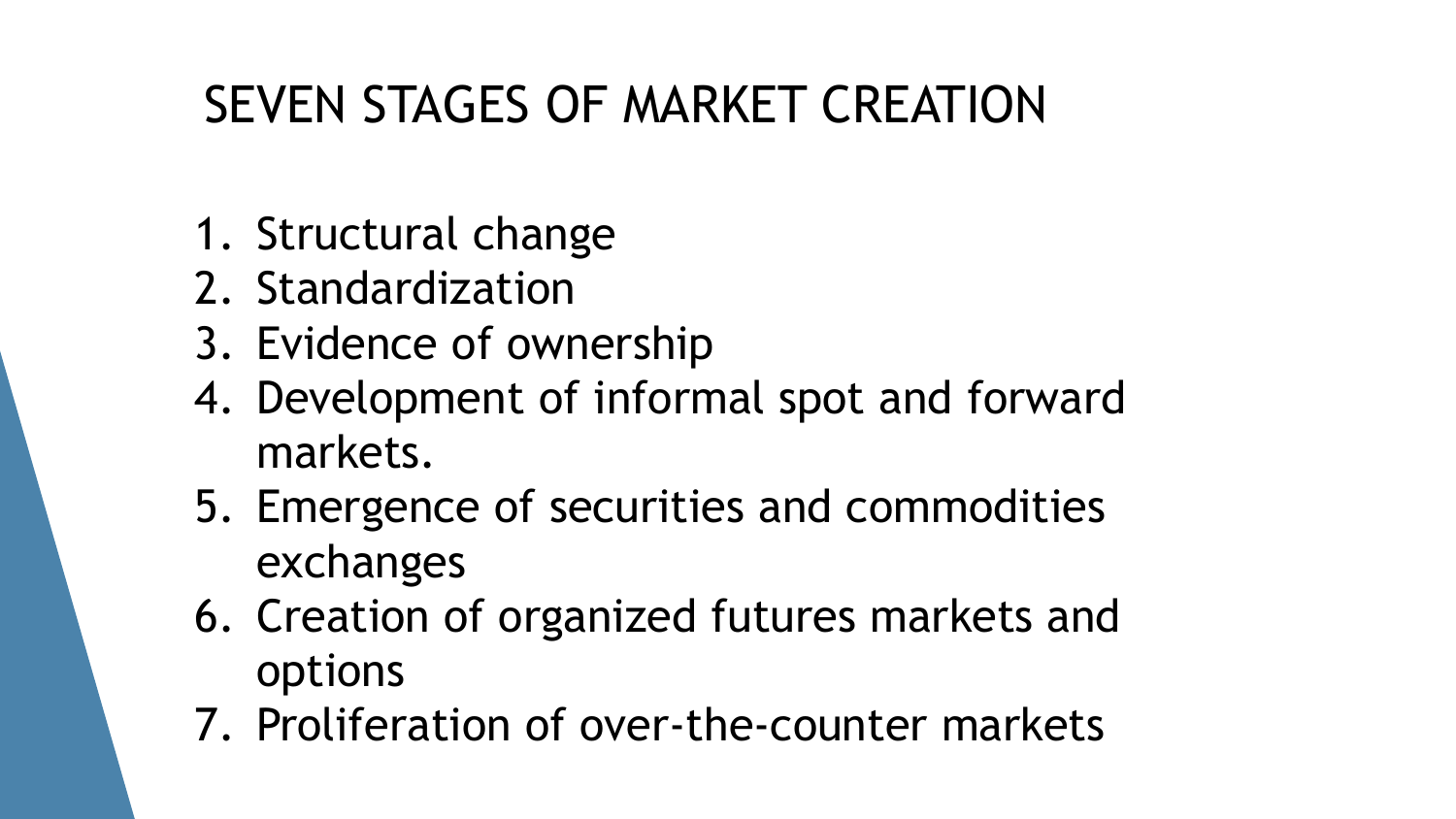### Examples of the Seven Stage Market Evolution Process

 $\Box$  Dutch East India Company (1605)

■ Wheat (1848)

**□ Collateralized mortgage obligations (1970)** 

 U.S. Sulfur dioxide emissions allowances (1990)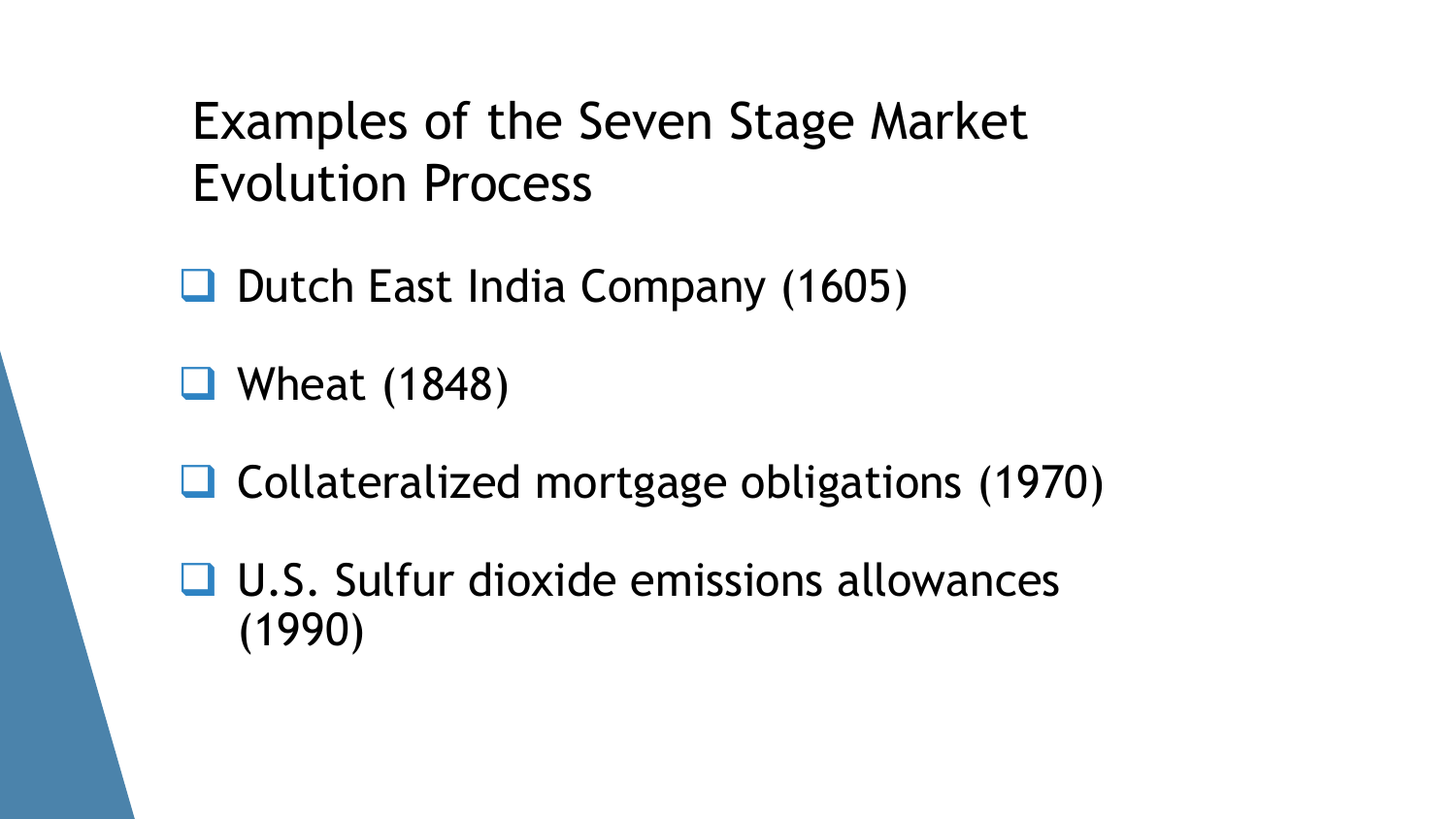# The MAGIC NINE

- 1. Price variability of the commodity;
- 2. a market where price is competitively determined;
- 3. homogeneity (or the close movement of prices of different grades of the commodity);
- 4. a pattern of forward contracting with significant deficiencies;
- 5. and the existence of a viable cash market (a market for immediate delivery) in order to facilitate delivery procedures
- 6. Institutional framework that minimizes transaction costs
- 7. Contract design
- 8. Education
- 9. Regulation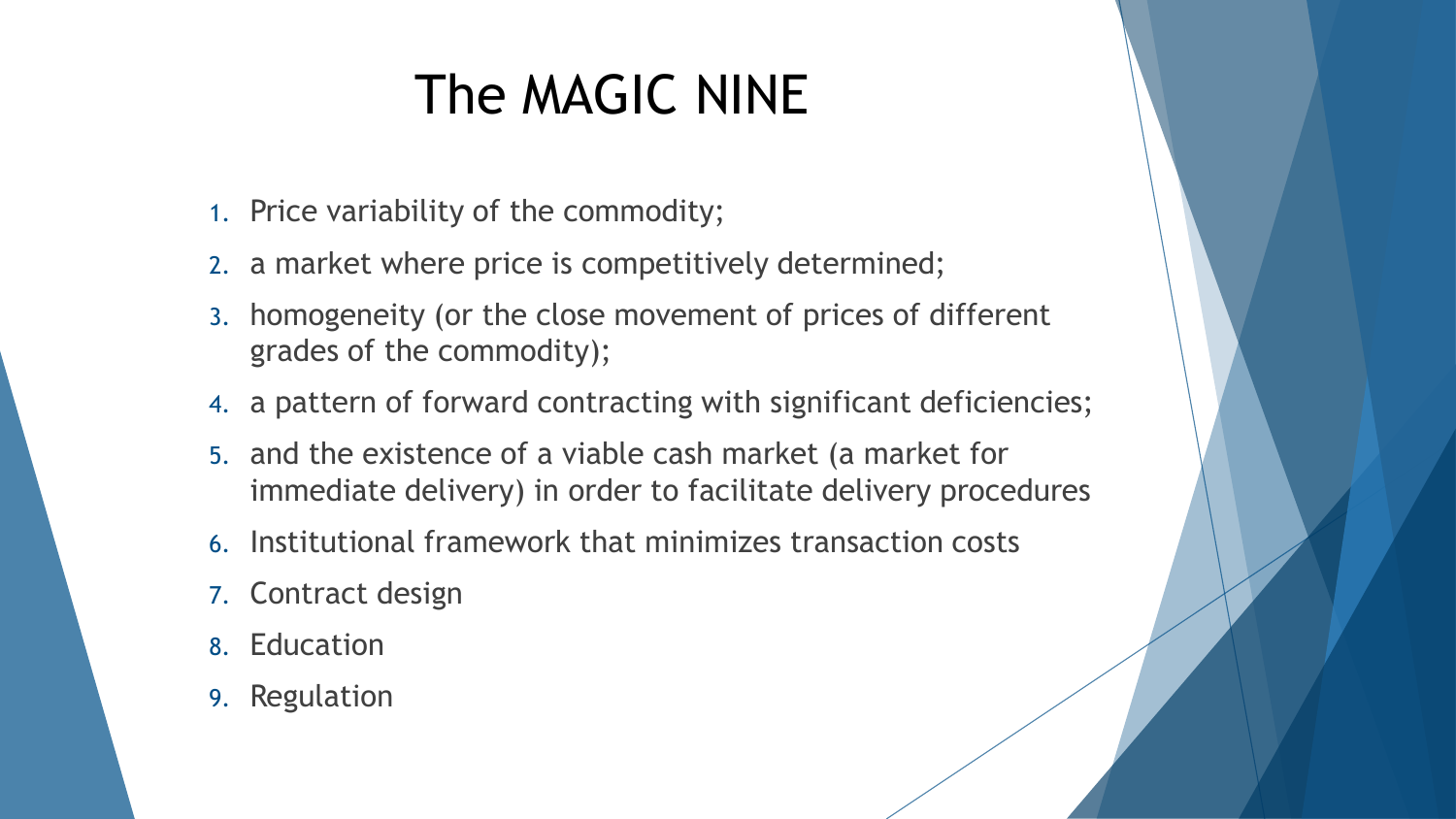# Structural Change for Interest Rates

- ▶ 1960s early stages of volatility in interest rates following WWII
- ▶ Birth of Libor
- $\blacktriangleright$  1970s:
	- **S** Growing Deficits
	- Arab Oil Embargoes
	- ▶ Saturday Night Massacre
- ▶ 2007-2008 Great Recession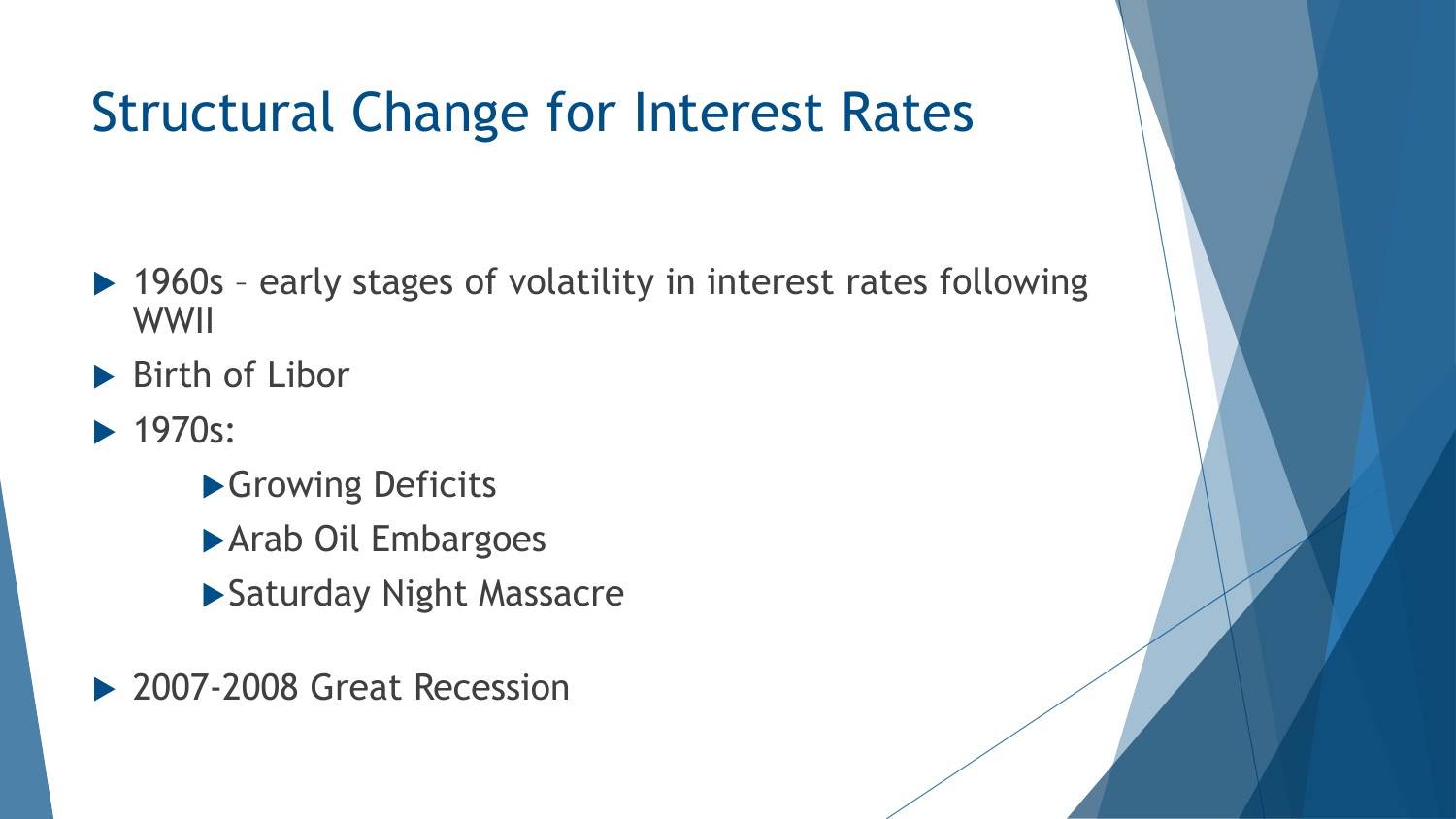# A Chronology of LIBOR and its transition

- ▶ 1969 birth of Libor as a way to syndicate a loan to the Shah of Iran
- ▶ 2011 Royal Bank of Scotland fires four employees for Libor-fixing
- 2012 Barclays is fined by the UK's FSA, CFTC and US Department of Justice;
	- UBS later also fined by several regulatory agencies.
	- **FSA confirms that the BBA would no longer administer Libor.**
	- ▶ Ameribor patent
- ▶ 2013 UK government chose ICE as new the new administrator for the LIBOR. The transfer of the administration was completed on February 1, 2014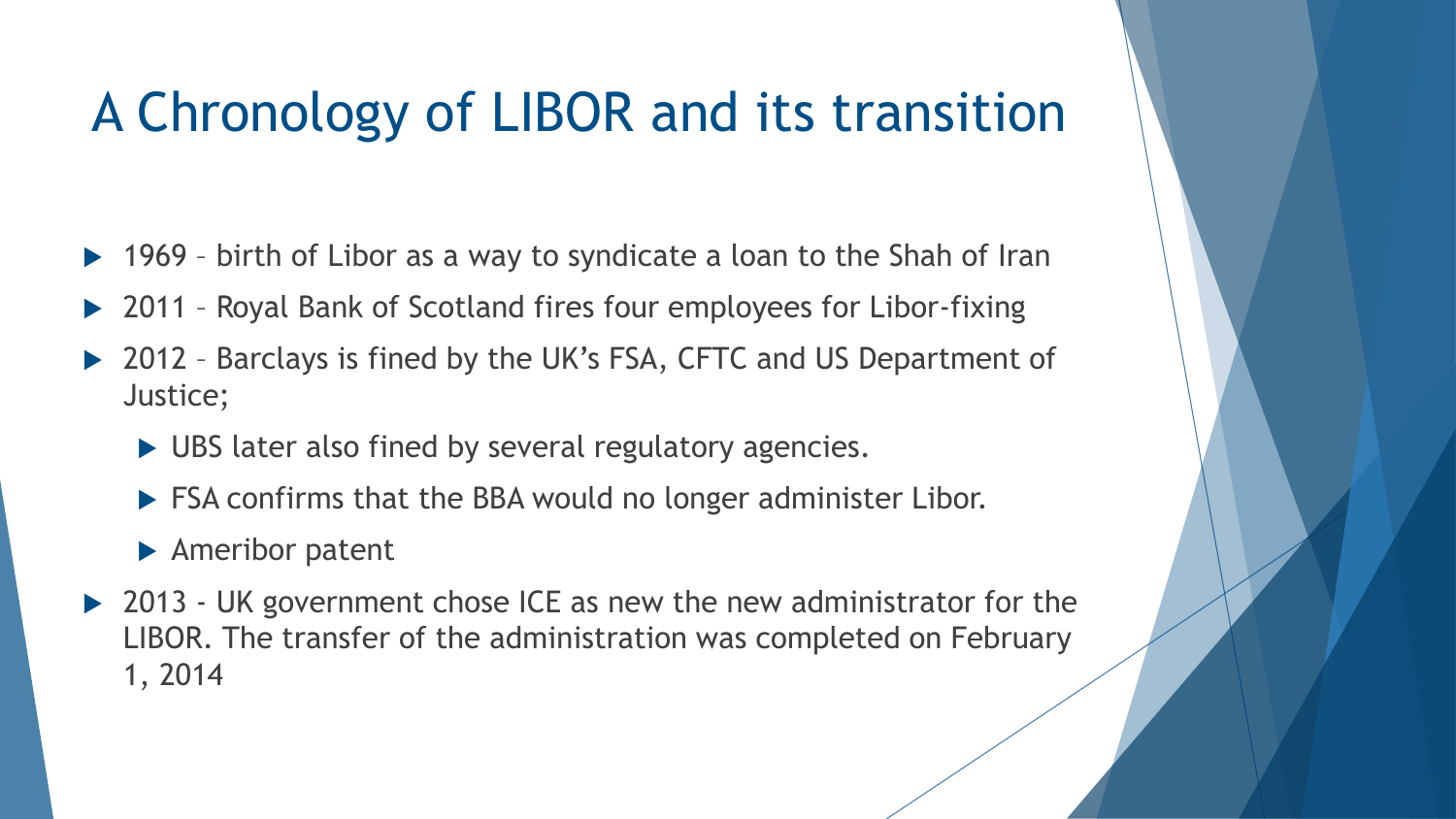# A Chronology of LIBOR and its transition

- ▶ 2014 U.S. Federal Reserve Board and the Federal Reserve Bank of New York announced the creation of the Alternative Rates Reference Committee (ARRC)
	- **Ameribor Trademark Issued**
- 2015 the American Financial Exchange (AFX) begins trading in December
- 2016 ARRC released its first report on possible replacements to LIBOR
- 2017 Andrew Bailey publicly called for LIBOR to be discontinued and replaced by the end of 2021
- 2018 SOFR starts being published on April 4;
	- **First issuances linked to SOFR begin by Freddie, Fannie; World Bank; Barclays,** Credit Suisse, Wells Fargo; first swap cleared by CME;
	- first commercial loan indexed to Ameribor between an Alabama bank and Tennessee auto-dealer
	- ▶ ARRC continues consultation process involving ISDA and other bodies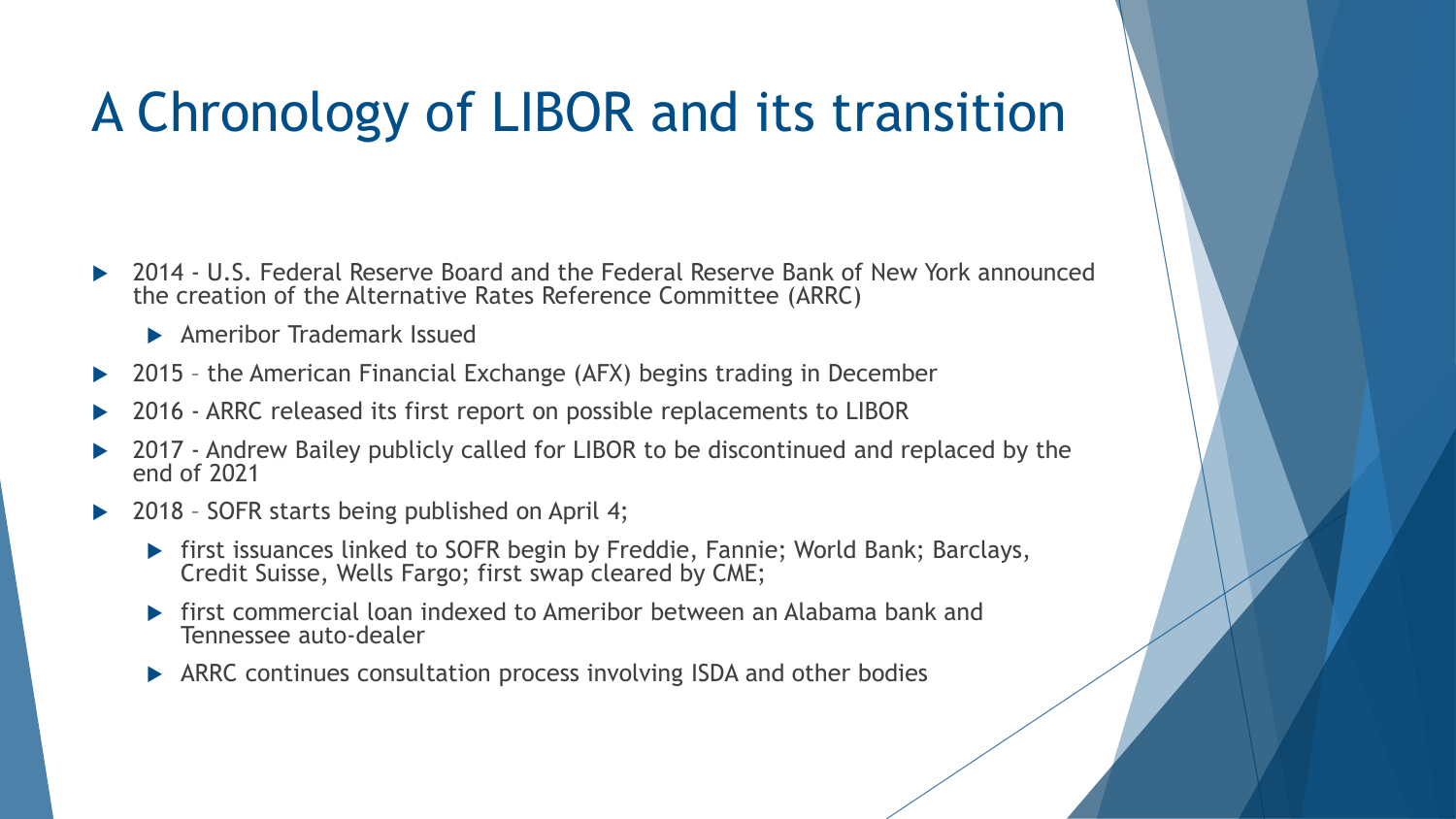# Structural Changes: Banking

#### •Beginning in the 1980s

- Elimination of most S&Ls in the United States
- Emergence of asset-liability management
- 14,483 Commercial Banks at the peak in 1984

#### •More recently

- 2007-2008 Financial crisis
- Dodd-Frank
- Zero interest rate environment
- 5,356 Commercial Banks in 2016

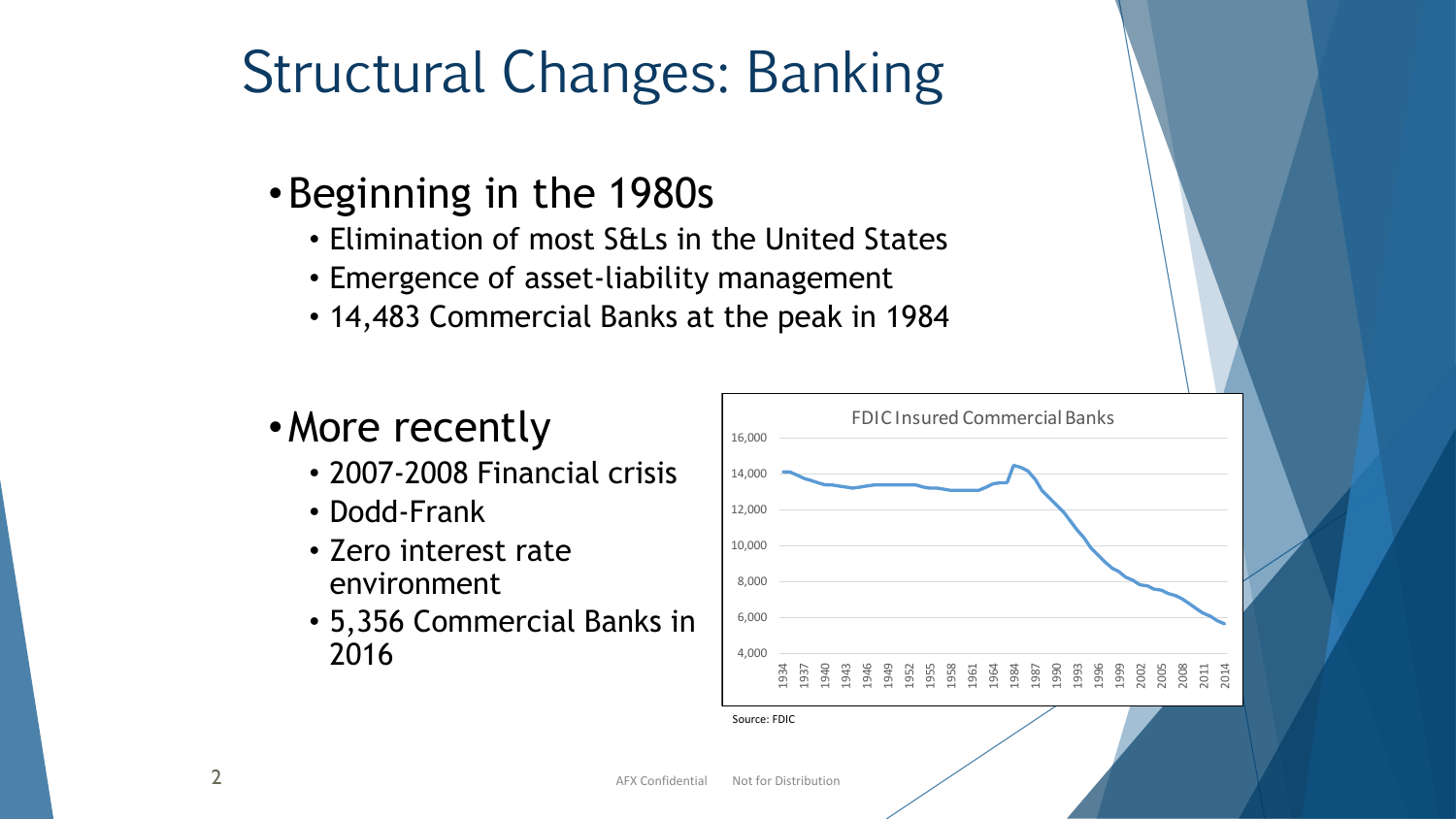# New Paradigm

- New regulation require economies of scale in compliance
	- Competition & compliance costs will lead to consolidation in banks
- Interest rate environment
	- Low interest rate environment eliminated infrastructure for interbank market
- Technology
	- Advances of bitcoin ledger technology (recent test)
	- New lending platforms
	- Blockchain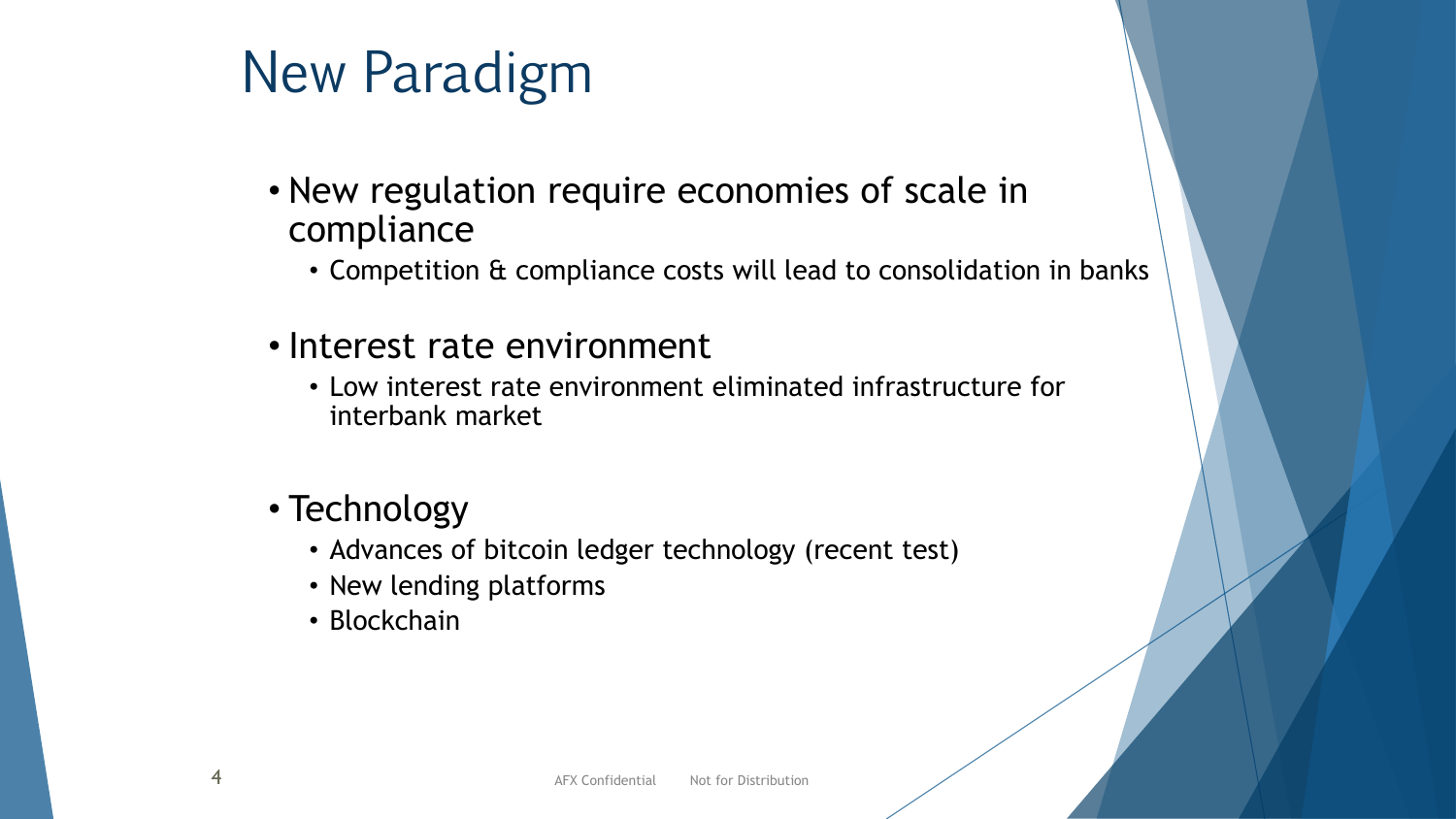### Opportunities in the U.S. Banking Market

- Access to capital & equity growth will foster consolidation
- Develop short to medium term assets to fill hole in supply market
- Create alternative effective sources of funding through technology advancements
	- Electronic platforms for new products: AFX, Blockchain

• Define U.S. interest rates in a new and homogenous

AFX Confidential Mot for Dis ${\mathbf W}{\mathbf A}{\mathbf y}$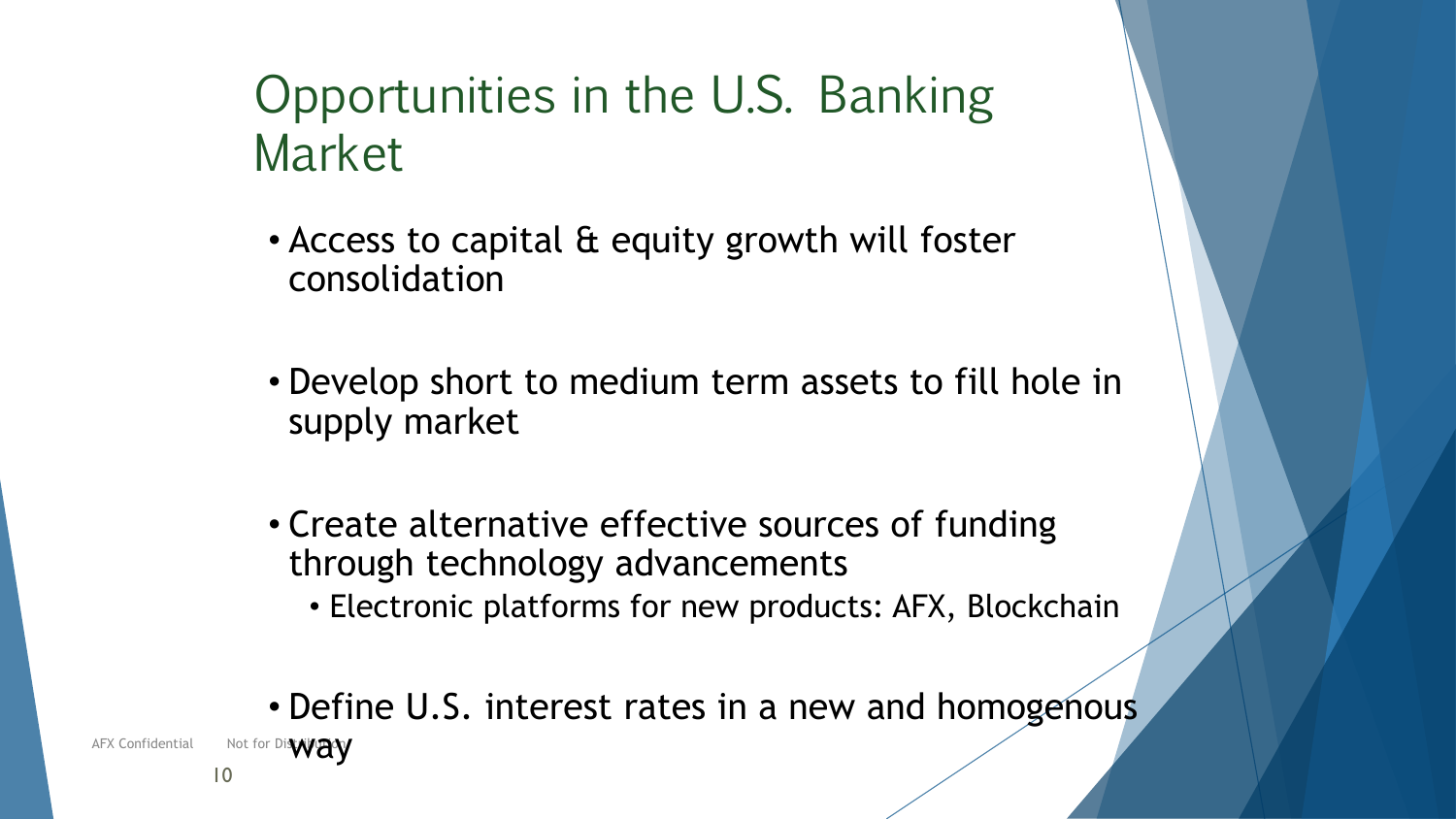# Multiplicity of Indexes in Commodities, Energy and Equity Markets

No historical precedence in other types of financial products for a market that depends on only one reference rate.

Commodities: hard winter; hard spring; spring wheat and soft red;

Energy: West Texas Intermediate, Brent, Mideast sour; Shanghai crude;

Equities, more stock indexes than there are stocks.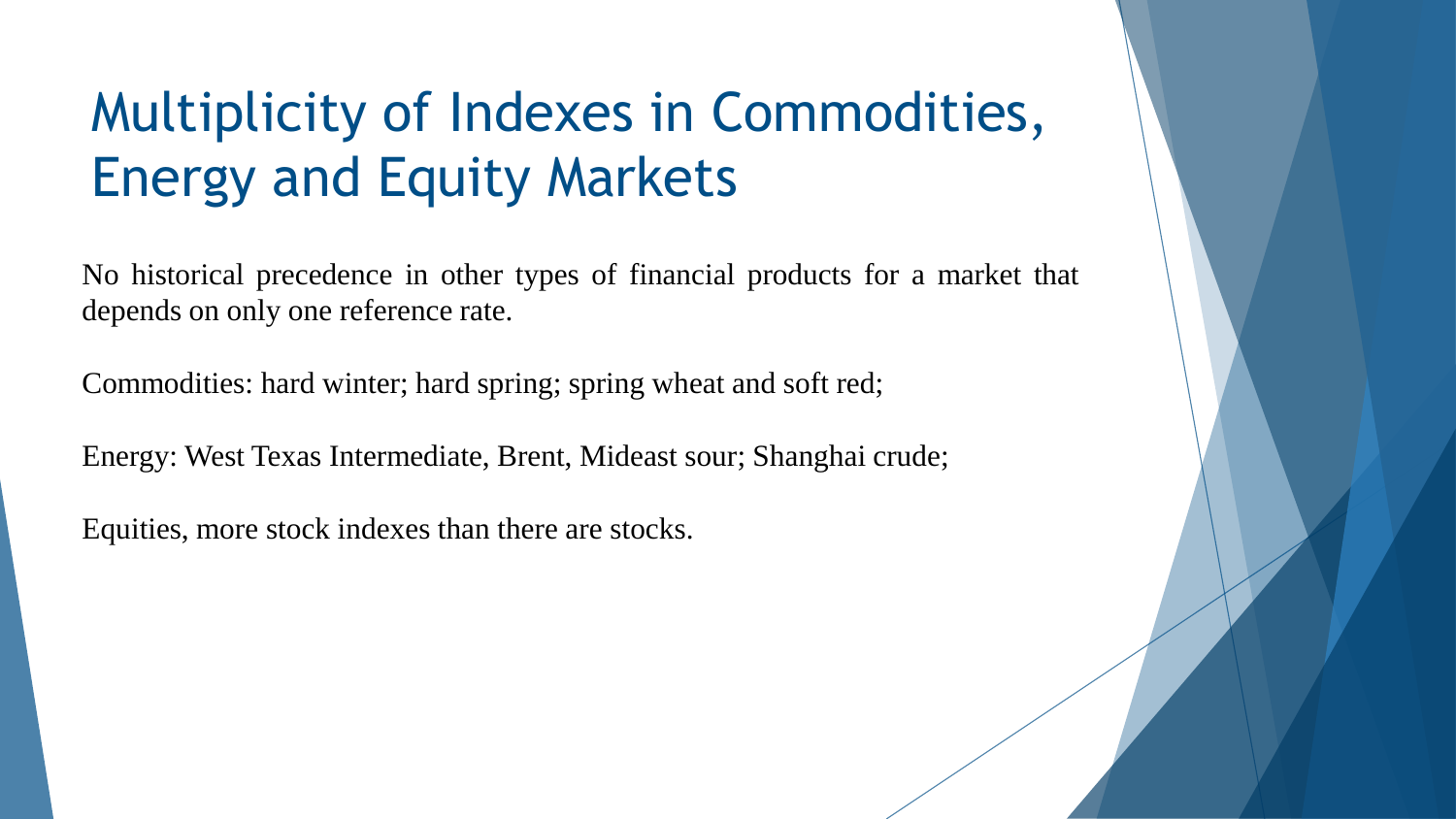## **Choices**

- Minimize systemic risks
- Emergence of different benchmarks that can serve different segments of the marketplace.
- There is plenty of room for SOFR, Ameribor and other rates, including a modified Libor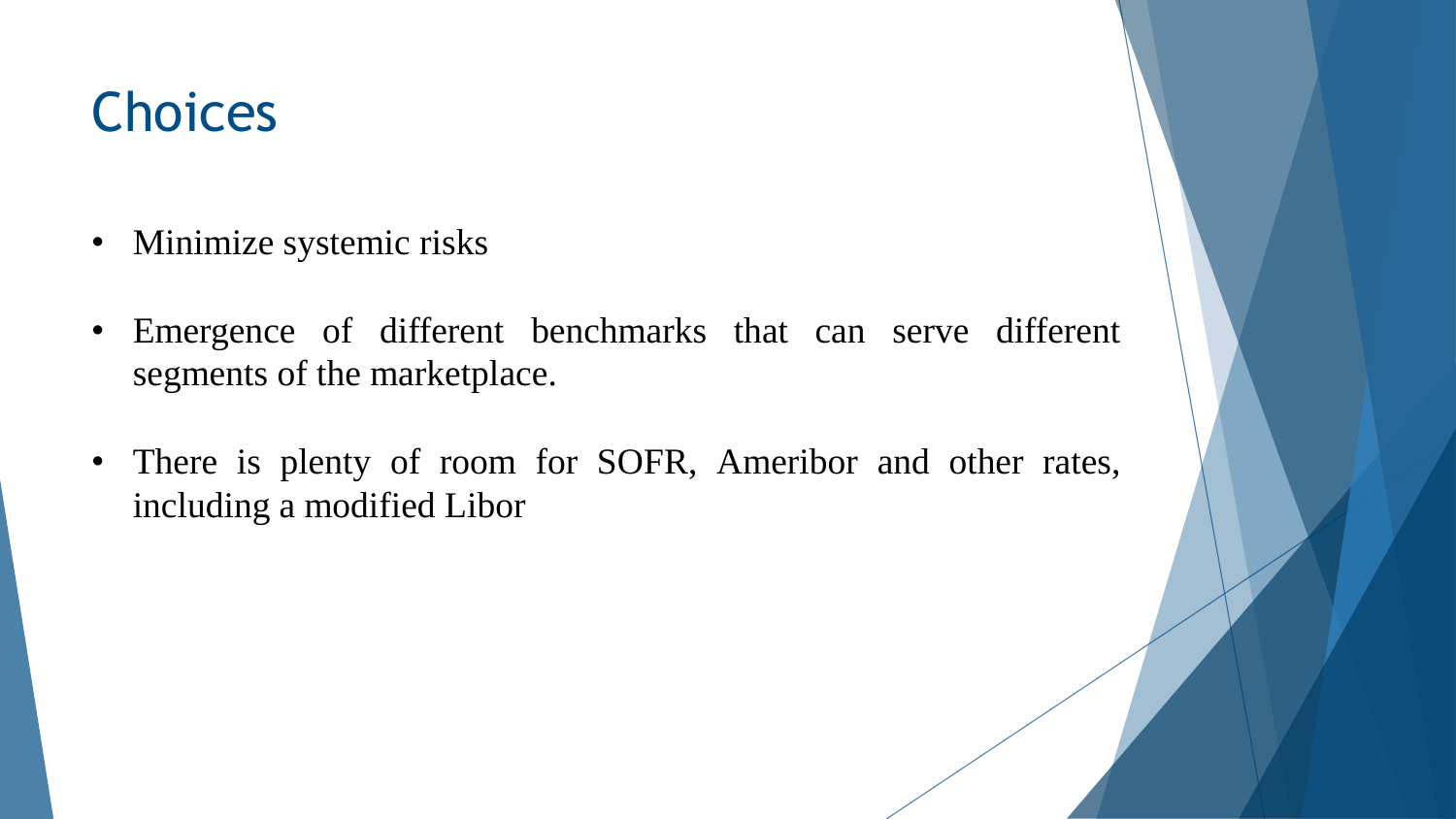# Appendix: Rate Calculation

LIBOR: now based on submissions from panel banks that are determined through the use of a standardized, transaction data-driven methodology

SOFR: calculated as a volume-weighted median of transaction-level tri-party repo data. Each business day, the New York Fed publishes the SOFR at approximately 8:00 a.m.

Ameribor: Weighted average rate based on daily trading volume; Calculated at close of trading from trades done on a transparent market with surveillance and compliance done by Cboe. Now published as AMBOR.